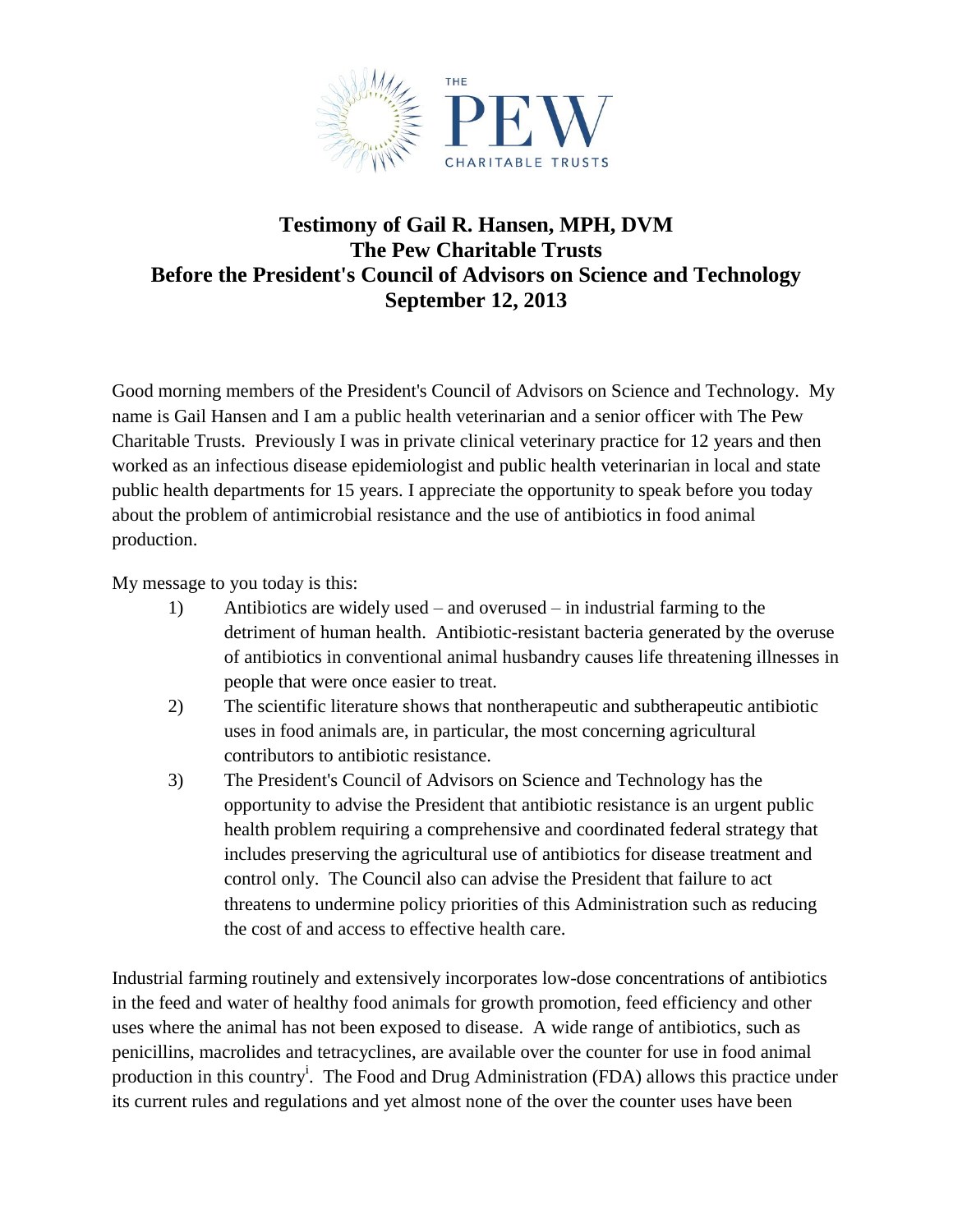and the largest safety concern was drug residues in meat.

reviewed by the FDA to ensure they are safe with respect to antibiotic resistance and public health. FDA approved over-the-counter antibiotic sales more than 50 years ago when understanding of the mechanics and implications of antibiotic resistance was still in its infancy

The World Health Organization, Centers for Disease Control and Prevention and FDA have all stated that the problem of overuse of antibiotics in industrial farming is an urgent public health issue. Four decades of rigorous science and research confirm that the routine use of antibiotics in food animal production promotes the development of dangerous drug-resistant bacteria that can spread to humans. FDA recognized these findings when it first attempted to curtail antibiotic use in 1977, though its efforts were thwarted. In the 1980s, the National Research Council and Institute of Medicine warned of the dangers of overuse of antibiotics in food animals. In 1993 the National Academy of Sciences stated: "Clearly, a decrease in antimicrobial use in human medicine alone will have little effect on the current situation. Substantial efforts must be made to decrease inappropriate overuse in animals and agriculture as well.<sup>"ii</sup> In addition, this Council, PCAST, touched upon the public health threat in its December 2012 report to the President on agriculture.

These findings are of little surprise to those of us who have studied medicine or microbiology. Even introductory microbiology classes teach that using antibiotics at levels that are below a therapeutic dose sets up a perfect environment for bacteria to develop and share resistance. Up to 95% of antibiotic resistance has been attributed to sharing genetic material.<sup>iii</sup> This means that most bacteria never need encounter an antibiotic to become resistant to it.

We produce about nine billion food animals in this country every year. The most recognizable route of infection for people is the contamination of meat in the food supply with antibiotic resistant organisms from the animals. Several recent studies have shown that conventionally raised livestock and poultry have larger numbers of antibiotic resistant bacteria than animals raised without antibiotics.<sup>iv, v</sup> Antibiotic-resistant bacteria also enter the environment when animal waste is spread on fields for fertilizer, or runs off livestock and poultry farms when rains are intense.

Decreasing the amount of nontherapeutic antibiotics given to food animals has not been shown to undermine food safety. In fact, in the United States, foodborne illness associated with chicken consumption declined significantly during a period that the poultry industry reduced antibiotic use.<sup>vi</sup> Former FDA Principal Deputy Commissioner Joshua Sharfstein confirmed in Congressional Committee testimony that, "Eliminating these [growth promotion and feed efficiency] uses will not compromise the safety of food."

There is general agreement that antibiotics have a place in animal production. As a veterinarian, I know that appropriate antibiotic use – to treat sick animals or to control the spread of infection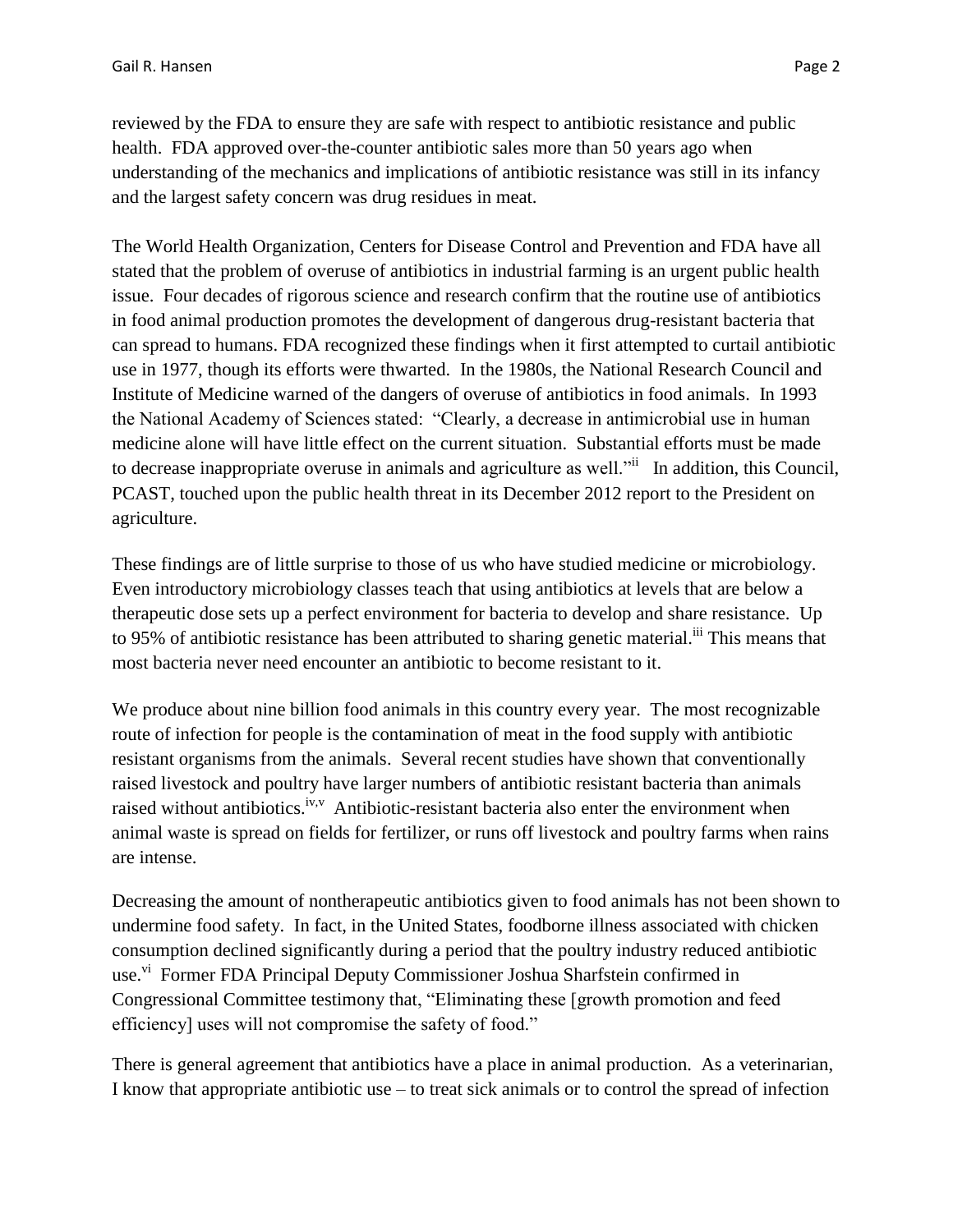in animals at heightened risk – can be beneficial to animal and human health. But just as surely, inappropriate uses where there is no disease present are contrary to human health practices, and to public health.

Antibiotics should be prescribed only to treat individuals and groups of animals exposed to disease. Over-the-counter use of antibiotics is not allowed in human medicine or for companion animals and should not be allowed in food animal production. The World Animal Health Organization (OIE), the Food and Agricultural Organization of the United Nations (FAO) and the World Health Organization (WHO) recognize that the animal and human health sectors have a shared responsibility to minimize antibiotic resistance. And as all three have jointly stated, antibiotic usage, if necessary, should always be a part of, not a replacement for, an integrated animal health program. The routine use of antibiotics should never be a substitute for good animal health management; when these routine practices are employed in disease control programs, they should be regularly assessed for effectiveness and necessity.

While FDA has formulated but not yet finalized guidelines (i.e., Draft Guidance #213) to eliminate the use of antibiotics as growth promoters, the agency has not indicated its plans to evaluate the effectiveness of the guidelines or proceed with enforceable requirements. Pew is hopeful that the guidelines will produce results benefitting public health. However, the implementation period is three years, and antibiotics grow less effective every day.

The Pew Charitable Trusts asks the President's Council of Advisors on Science and Technology to take up this important public health issue and advise President Obama on effective and swift means to curtail the widespread overuse of antibiotics on industrial farms, such as, at minimum, the finalization of FDA guidelines. Stewardship of antibiotics for both human and animal health must be a White House policy priority. Every day that we delay implementing effective and unambiguous policies to curtail the overuse of antibiotics in food animal production, the risks to the American people increase.

Thank you for the opportunity to testify on this very important issue.

Gail R. Hansen, MPH, DVM Senior Officer The Pew Charitable Trusts [ghansen@pewtrusts.org](mailto:ghansen@pewtrusts.org) 202.540.6467 [www.saveantibiotics.org](http://www.saveantibiotics.org/)

l

<sup>&</sup>lt;sup>i</sup> Sarmah AK, Meyer MT, Boxall AB. A global perspective on the use, sales, exposure pathways, occurrence, fate and effects of veterinary antibiotics (VAs) in the environment. *Chemosphere* 2006; 65:725-59.